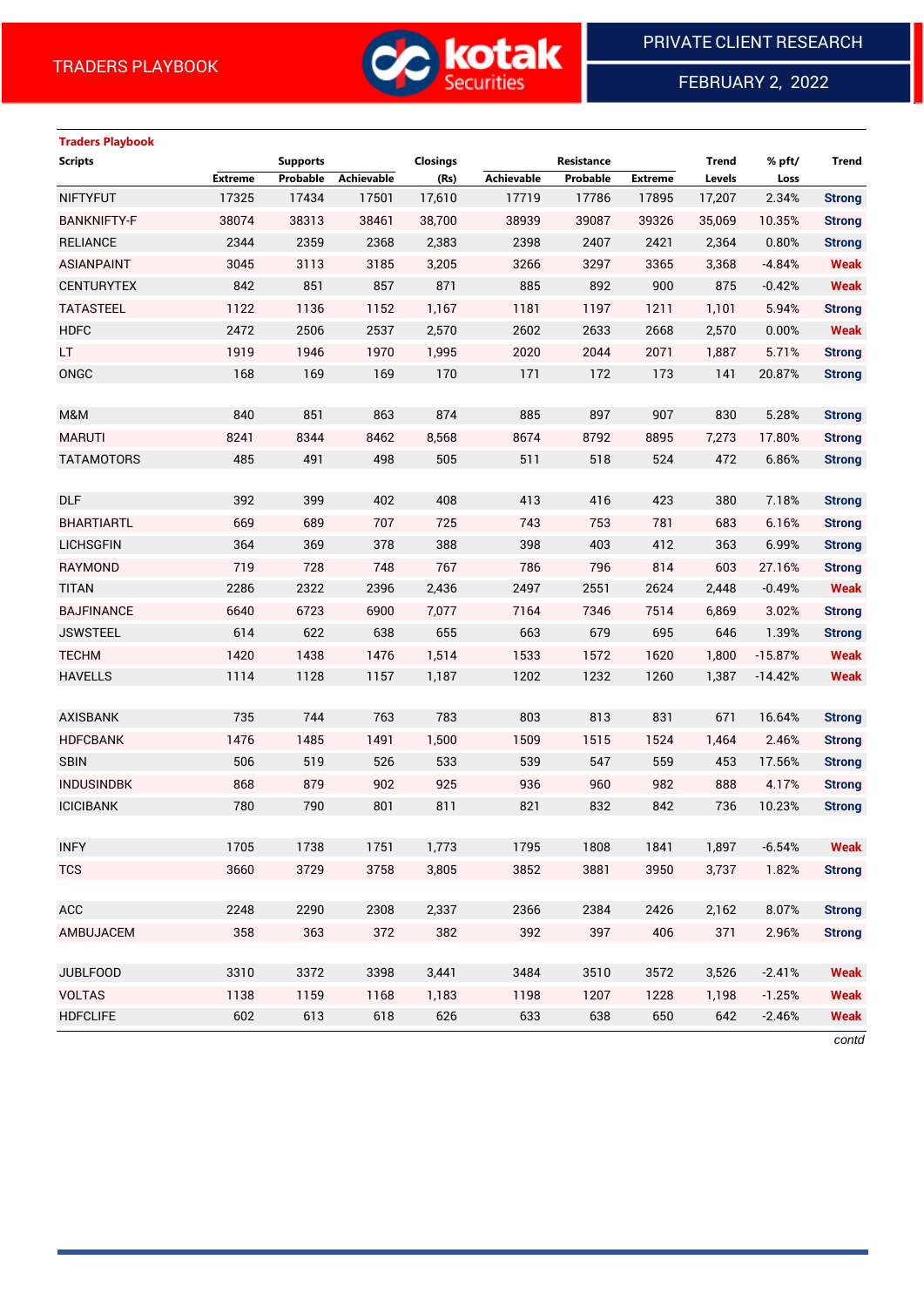### **Closing Pricess**

Closing price is that price at which a scrip closes on the previous day. Traders can start their intraday trade on this level. The stock or index should sustain above or below the closing price else you should exit the trade. Ideally, half a percent should be the stop loss above or below the closing price to enter the trade.

### **Trend**

Trend is the level at which the tendency of Indices and Stocks can be identified. For best results, you can use the 'Trend Remarks' to trade. A 'Weak' trend means that traders can trade with a negative bias. If the trend is 'Strong', you can trade long with a positive bias. Base price should be the closing price.

#### **Achievable (Supp/Resis)**

It is the price which can be achieved if the Index/Stock trades above or below the closing price. During normal course of trading, first levels are important as one can take profits around first resistance and supports levels.

### **Probable (Supp/Resis)**

It's a second resistance/support and can be achieved if stocks/indices are in trending mode. Events can lead stocks and indices to reach these levels.

#### **Extreme levels**

Sometimes, the stocks fall or rise to their average lowest or highest levels FOR THE DAY and that may act as an excellent contra buying or selling opportunity with a stop loss given in the table. This means buying around extreme support and selling around extreme resistance strictly with a given stop loss. For e.g. If the extreme support for Nifty is given at 5605, and in case the market comes down to similar levels, then you can initiate long positions with the given 'stop loss for long' in the column, say at 5585. If it breaks 5585 then the trader must exit the position. This is valid on both the sides.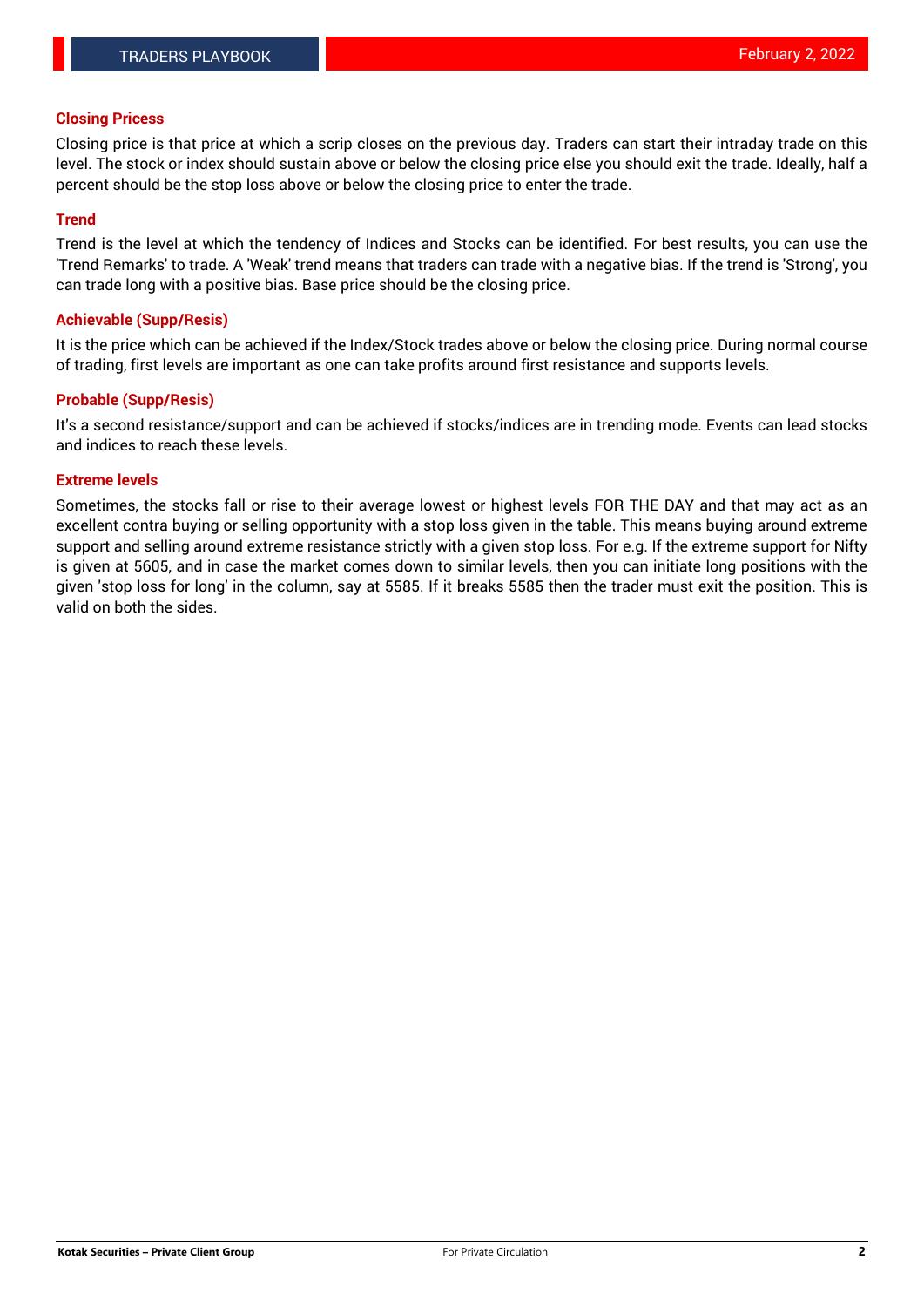### **RATING SCALE (PRIVATE CLIENT GROUP)**

| <b>BUY</b>             |     | - A condition that indicates a good time to buy a stock. The exact circumstances of the signal will be determined by the indicator that an<br>analyst is using. |
|------------------------|-----|-----------------------------------------------------------------------------------------------------------------------------------------------------------------|
| <b>SELL</b>            | $-$ | A condition that indicates a good time to sell a stock. The exact circumstances of the signal will be determined by the indicator that an<br>analyst is using.  |
| <b>Stop Loss Order</b> |     | - An instruction to the broker to buy or sell stock when it trades beyond a specified price. They serve to either protect your profits or<br>limit your losses. |

#### **FUNDAMENTAL RESEARCH TEAM (PRIVATE CLIENT GROUP)**

**Shrikant Chouhan Arun Agarwal Amit Agarwal, CFA Hemali Dhame** Head of Research **Auto & Auto Ancillary** Transportation, Paints, FMCG Banking & Finance shrikant.chouhan@kotak.com arun.agarwal@kotak.com agarwal.amit@kotak.com Hemali.Dhame@kotak.com

**Jatin Damania Purvi Shah Rini Mehta K. Kathirvelu** Metals & Mining, Midcap **Pharmaceuticals** Research Associate Support Executive jatin.damania@kotak.com [purvi.shah@kotak.com](mailto:purvi.shah@kotak.com) rini.mehta@kotak.com [k.kathirvelu@kotak.com](mailto:k.kathirvelu@kotak.com) +91 22 6218 6440 +91 22 6218 6432 +91 80801 97299 +91 22 6218 6427

**Sumit Pokharna Pankaj Kumar** Oil and Gas, Information Tech Midcap<br>sumit.pokharna@kotak.com bankair. +91 22 6218 6438 +91 22 6218 6434

sumit.pokharna@kotak.com pankajr.kumar@kotak.com

+91 22 6218 5408 +91 22 6218 6443 +91 22 6218 6439 +91 22 6218 6433

**TECHNICAL RESEARCH TEAM (PRIVATE CLIENT GROUP)**

#### **Shrikant Chouhan Amol Athawale**<br> **Amol Athawale** @kotak.com **Busisms** Research Ass [shrikant.chouhan@kotak.com](mailto:shrikant.chouhan@kotak.com) [amol.athawale@kotak.com](mailto:amol.athawale@kotak.com) Research Associate +91 22 6218 5408 +91 20 6620 3350 [sayed.haider@kotak.com](mailto:sayed.haider@kotak.com)

+91 22 62185498

# **DERIVATIVES RESEARCH TEAM (PRIVATE CLIENT GROUP)**

 $+91$  22 6218 5497

**Sahaj Agrawal Prashanth Lalu Prasenjit Biswas, CMT, CFTe** [sahaj.agrawal@kotak.com](mailto:sahaj.agrawal@kotak.com) [prashanth.lalu@kotak.com](mailto:prashanth.lalu@kotak.com) [prasenjit.biswas@kotak.com](mailto:prasenjit.biswas@kotak.com)